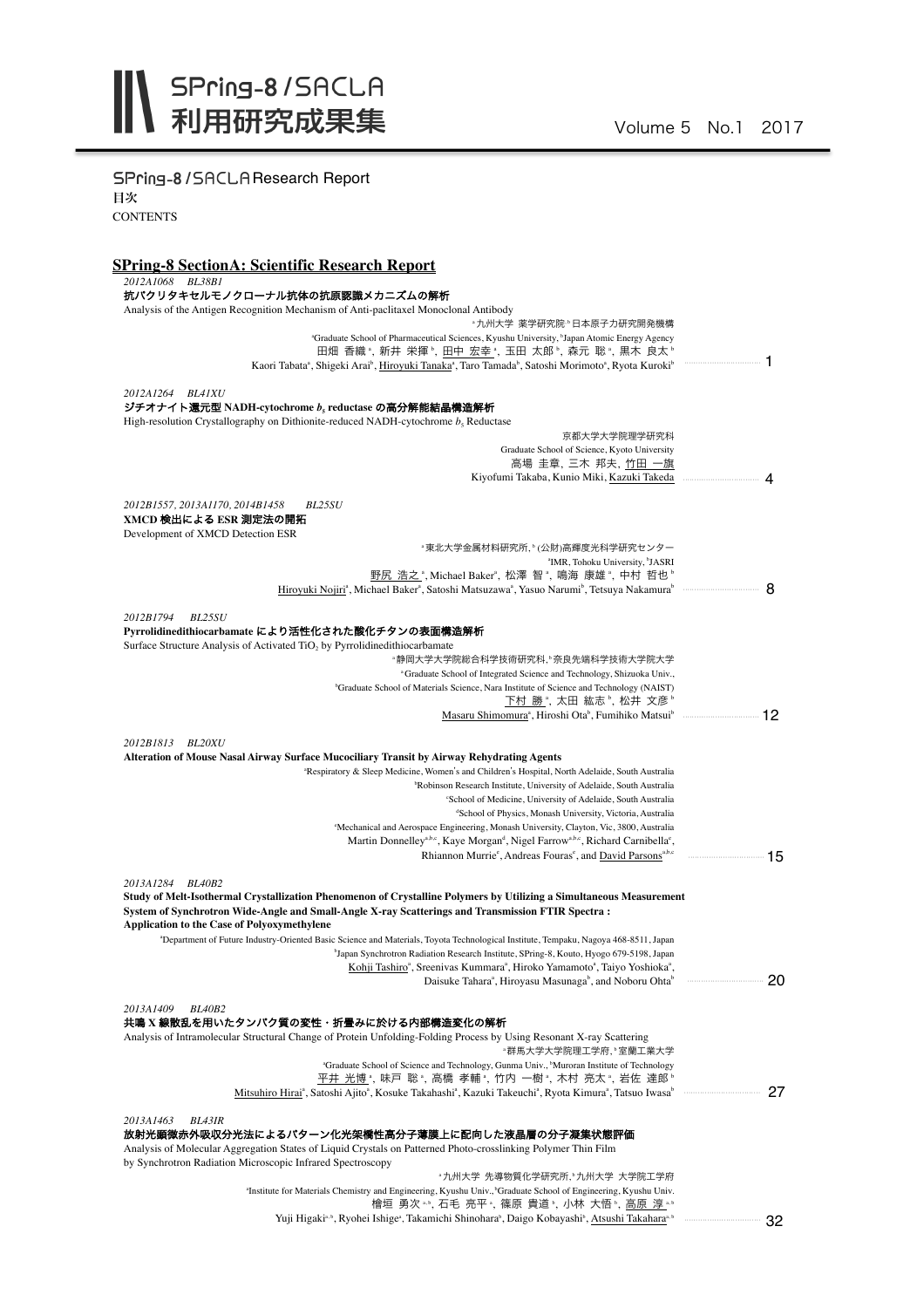*2013A1553 BL13XU* **Cu** ドープしたトポロジカル絶縁体 **Bi2Se3**表面構造の研究 Study of Surface Structure of the Cu-doped Topological Insulator  $Bi_2Se_3$ 

| 東京大学 物性研究所<br>Institute for Solid State Physics, The University of Tokyo                                                                   |     |
|--------------------------------------------------------------------------------------------------------------------------------------------|-----|
| 白澤 徹郎、高橋 敏男                                                                                                                                |     |
| Tetsuroh Shirasawa, Toshio Takahashi mammuun muun 35                                                                                       |     |
|                                                                                                                                            |     |
| 2013A4909<br><b>BL15XU</b>                                                                                                                 |     |
| Evaluation by HAXPES of the Chemical State of the Components of a Close-packed Array of Bi-metallic (Au-Ag)<br><b>Nanoparticles on ITO</b> |     |
| <sup>a</sup> National Institute for Material Science, <sup>b</sup> SPring-8 Service Co., Ltd                                               |     |
| Francesca Pincella <sup>a</sup> , Yoshiyuki Yamashita <sup>a</sup> , Rosantha Kumara <sup>a</sup> , Anli Yang <sup>a</sup> ,               |     |
|                                                                                                                                            | -38 |
| 2014A1383<br><b>BL38B1</b><br>シグナル伝達関連タンパク質の構造解析<br>X-ray Structural Analysis of Proteins Involved in Signal Transduction                  |     |
| *国立研究開発法人理化学研究所.ʰ(公財)高輝度光科学研究センター                                                                                                          |     |
| <sup>a</sup> RIKEN, Institute of Physical and Chemical Research                                                                            |     |
| <sup>b</sup> JASRI, Japan Synchrotron Radiation Research Institute                                                                         |     |
| 倉谷 光央 ",馬場 清喜 ",寺田 貴帆 ",仙石 徹 ",                                                                                                            |     |
| 疋田 泰士 ". 半田 徳子 ", 白水 美香子 ", 横山 茂之 "                                                                                                        |     |
| Mitsuo Kuratani <sup>a</sup> , Seiki Baba <sup>b</sup> , Takaho Terada <sup>a</sup> , Toru Sengoku <sup>a</sup> ,                          |     |
|                                                                                                                                            | -45 |
|                                                                                                                                            |     |

## **SPring-8 Section B : Industrial Application Report**

| 2012A1019 BL19B2                                                                                                  |                                                                                                                                                           |        |
|-------------------------------------------------------------------------------------------------------------------|-----------------------------------------------------------------------------------------------------------------------------------------------------------|--------|
| 軽水炉環境下でオーステナイト系ステンレス鋼表面に成長した酸化被膜による界面近傍残留応力への影響                                                                   |                                                                                                                                                           |        |
| Skin Residual Stress Measurements by Synchrotron X-ray Diffraction in Non-sensitized 316 Stainless Steel and High |                                                                                                                                                           |        |
| Temperature Water Combination                                                                                     |                                                                                                                                                           |        |
|                                                                                                                   | 東北大学 未来科学技術共同研究センター                                                                                                                                       |        |
|                                                                                                                   | New Industry Creation Hatchery Center, Tohoku University<br>渡邉 真史, 米澤 利夫, 庄子 哲雄                                                                           |        |
|                                                                                                                   | Masashi Watanabe, Toshio Yonezawa, Tetsuo Shoji                                                                                                           | 48     |
| 2012A1294 BL09XU                                                                                                  |                                                                                                                                                           |        |
| 燃料電池材料に含有される極微量鉄の核共鳴散乱による状態解析                                                                                     |                                                                                                                                                           |        |
| Study on Local Structure of Small Amounts of Iron Additives in Fuel Cell Electrolytes                             |                                                                                                                                                           |        |
| by Using Nuclear Resonant Scattering                                                                              |                                                                                                                                                           |        |
|                                                                                                                   | "兵庫県立大学, "兵庫県立工業技術センター, '冨士色素(株), "(公財)高輝度光科学研究センター                                                                                                       |        |
|                                                                                                                   | "University of Hyogo, "Hyogo Prefectural Institute of Technology, 'Fuji-Pigment. Co. Ltd., "JASRI"<br>嶺重 温 ゚, 吉岡 秀樹 ゚, 森 良平 ゚, 梅咲 則正 ゚, 岡田 京子 ゚           |        |
|                                                                                                                   | Atsushi Mineshige <sup>a</sup> , Hideki Yoshioka <sup>b</sup> , Ryohei Mori <sup>c</sup> , Norimasa Umesaki <sup>a</sup> , Kyoko Okada <sup>d</sup>       | 53     |
| 2012A1603 BL14B2                                                                                                  |                                                                                                                                                           |        |
| 極微量の遷移金属不純物がセラミックスの物性に与える影響の調査                                                                                    |                                                                                                                                                           |        |
| (固体酸化物形燃料電池用電解質の化学的安定性向上をめざして)                                                                                    |                                                                                                                                                           |        |
| Effect of Small Amounts of Transition Metal Additives on Physical Properties of Ceramics                          |                                                                                                                                                           |        |
|                                                                                                                   | "兵庫県立大学, "兵庫県立工業技術センター, '冨士色素(株), "(公財)高輝度光科学研究センター                                                                                                       |        |
|                                                                                                                   | <sup>a</sup> University of Hyogo, <sup>b</sup> Hyogo Prefectural Institute of Technology, 'Fuji-Pigment.Co.Ltd., dJASRI                                   |        |
|                                                                                                                   | 嶺重 温*, 吉岡 秀樹*, 森 良平*, 大渕 博宣*, 梅咲 則正*                                                                                                                      |        |
|                                                                                                                   | Atsushi Mineshige <sup>a</sup> , Hideki Yoshioka <sup>b</sup> , Ryohei Mori <sup>c</sup> , Hironori Ofuchi <sup>d</sup> and Norimasa Umesaki <sup>d</sup> |        |
| 2012B1738 BL19B2<br>レーザー衝撃を与えたアルミニウム合金の X 線小角散乱                                                                   |                                                                                                                                                           |        |
| Small Angle X-ray Scattering of Laser-shocked Aluminum Alloys                                                     |                                                                                                                                                           |        |
|                                                                                                                   | *(株)東芝, ゚大阪大学, ゚(公財)高輝度光科学研究センター                                                                                                                          |        |
|                                                                                                                   | "Toshiba Corporation, <sup>b</sup> Osaka University, 'JASRI                                                                                               |        |
|                                                                                                                   | 佐野 雄二 ª, 柏原 亮太 ª, 松山 法央 ª, 梶原 堅太郎 º, 佐野 智一 ª                                                                                                              |        |
|                                                                                                                   | Yuji Sano <sup>a</sup> , Ryota Kashiwabara <sup>b</sup> , Norihiro Matsuyama <sup>b</sup> , Kentaro Kajiwara <sup>c</sup> , Tomokazu Sano <sup>b</sup>    | <br>62 |
| 2012B4700, 2013A4700<br><b>BL15XU</b>                                                                             |                                                                                                                                                           |        |
| ラミネート型リチウムイオン電池のその場 XRD 測定                                                                                        |                                                                                                                                                           |        |
| In-Situ XRD Study of Laminated Lithium Ion Batteries                                                              |                                                                                                                                                           |        |
|                                                                                                                   | "昭和電工株式会社、"物質・材料研究機構                                                                                                                                      |        |
|                                                                                                                   | "SHOWA DENKO K.K., "National Institute for Materials Science                                                                                              |        |
|                                                                                                                   | <u>加治 亘章ª,</u> 松尾 明ª, 原田 大輔ª, 勝矢 良雄º                                                                                                                      |        |
|                                                                                                                   | 田中 雅彦 ఏ, 坂田 修身 ఏ, 伊藤 仁彦 ఏ, 久保 佳実 Ь                                                                                                                        |        |
|                                                                                                                   | Hiroaki Kaji <sup>a</sup> , Akira Matsuo <sup>a</sup> , Daisuke Harada <sup>a</sup> , Yoshio Katsuya <sup>b</sup> ,                                       |        |
|                                                                                                                   | Masahiko Tanaka <sup>b</sup> , Osami Sakata <sup>b</sup> , Kimihiko Ito <sup>b</sup> , Yoshimi Kubo <sup>b</sup>                                          |        |
| 2012B7020 BL33XU                                                                                                  |                                                                                                                                                           |        |
| XAFS による Ti 系 Li 電池負極材料の局所構造解析                                                                                    |                                                                                                                                                           |        |
| Local Structure Analysis for the Titanium Oxysulfide as an Anode Material for Li Ion Battery with XAFS            | "(株)豊田中央研究所, "トヨタ自動車(株)(当時)                                                                                                                               |        |
|                                                                                                                   | "Toyota Central R&D Labs., Inc., "Toyota Motor Corp.                                                                                                      |        |
|                                                                                                                   | 野崎 洋", 堂前 和彦", 大木 栄幹"                                                                                                                                     |        |
|                                                                                                                   | Hiroshi Nozaki <sup>a</sup> , Kazuhiko Dohmae <sup>a</sup> , Hideki Oki <sup>b</sup> ----------------------------- 71                                     |        |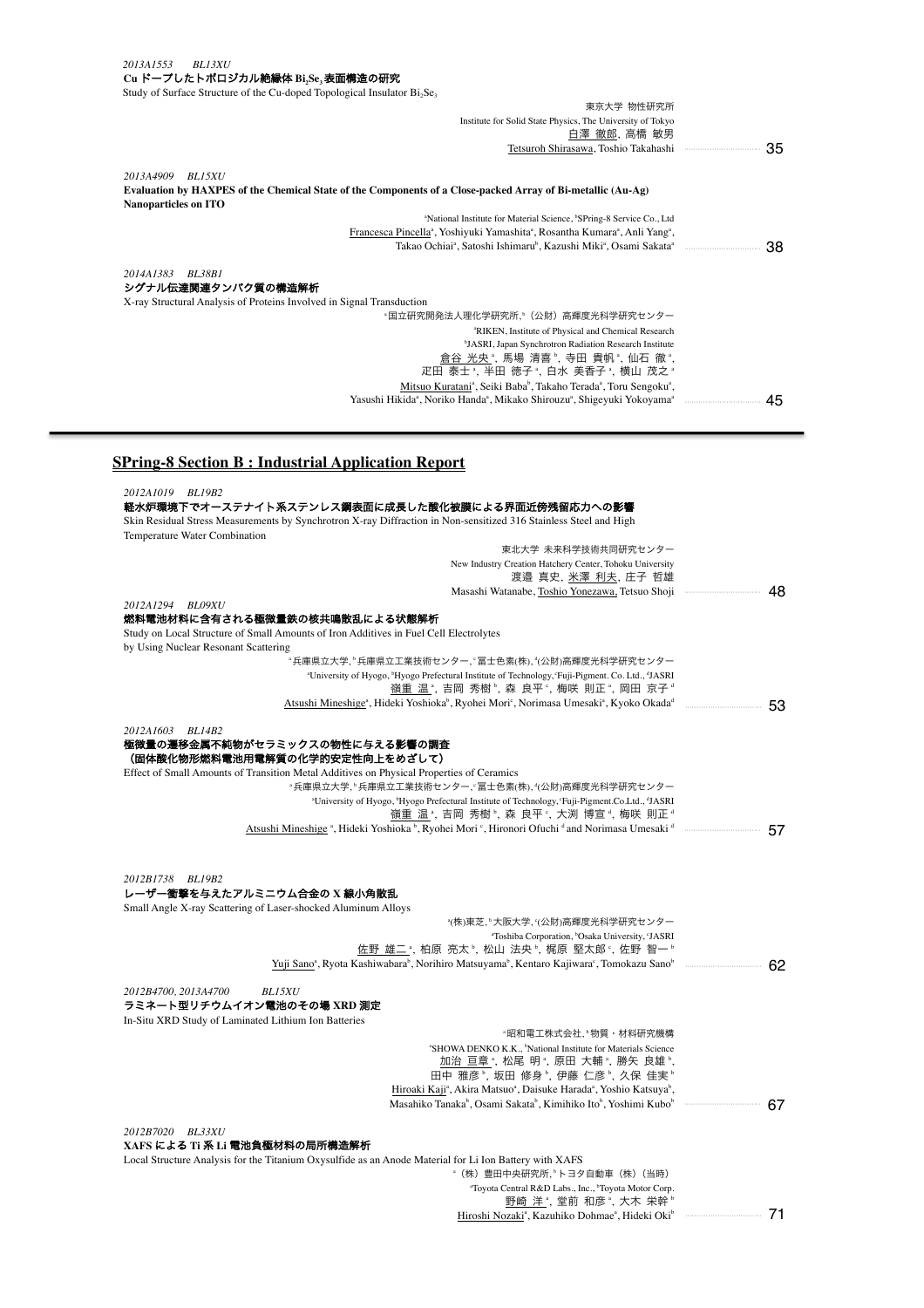## *2013A1328 BL19B2* **MYTHEN** を利用した新しい粉末回折装置開発のための技術検討

| MYTHEN を利用した新しい粉末回折装置開発のための技術検討<br>~X 線検出感度の X 線エネルギー依存性~                                                                                                                                              |    |
|--------------------------------------------------------------------------------------------------------------------------------------------------------------------------------------------------------|----|
| Study on Detecting Efficiency of 1-D Detector MYTHEN for Developing Powder Diffractometer                                                                                                              |    |
| *(公財)高輝度光科学研究センター, *(株)スプリングエイトサービス, *ボン大学                                                                                                                                                             |    |
| <sup>a</sup> JASRI, <sup>b</sup> SPring-8 Service Co., Ltd., <sup>c</sup> University of Bonn                                                                                                           |    |
| 大坂 恵一 ゚, 佐藤 眞直 ゚, 松本 拓也 ゚, 広野 等子 ゚, 川瀬 守弘 ゚, 豊川 秀訓 ゚                                                                                                                                                   |    |
| Keiichi Osaka <sup>a</sup> , Masugu Sato <sup>a</sup> , Takuya Matsumoto <sup>b</sup> , Toko Hirono <sup>c</sup> , Morihiro Kawase <sup>a</sup> , Hidenori Toyokawa <sup>a</sup>                       |    |
|                                                                                                                                                                                                        |    |
| 2013A1648 BL20B2<br>氷点下環境における固体高分子形燃料電池内の液水凍結挙動と素材特性のその場観測                                                                                                                                             |    |
| Visualization of the Freezing Phenomena in Micro Porous Media by Using X-ray Tomography below the Freezing Point                                                                                       |    |
| 秋田県立大学システム科学技術学部機械知能システム学科                                                                                                                                                                             |    |
| Akita Prefectural University                                                                                                                                                                           |    |
| 大徳 忠史                                                                                                                                                                                                  |    |
|                                                                                                                                                                                                        | 78 |
| 2013A1824 BL46XU                                                                                                                                                                                       |    |
| オーステナイト系 Fe-Ni-Cr-Al 合金上に形成する保護性アルミナ皮膜形成に及ぼす Cr の効果                                                                                                                                                    |    |
| Effect of Cr on Formation of Al <sub>2</sub> O <sub>3</sub> Scale Formed on Austenitic Fe-Ni-Cr-Al Alloys                                                                                              |    |
| "北海道大学大学院工学研究院, "北海道大学大学院工学院, '室蘭工業大学材料工学科, '新日鐵住金(株)                                                                                                                                                  |    |
| a,bHokkaido University, 'Muroran Institute of Technology, <sup>d</sup> Nippon Steel & Sumitomo Metal Corporation                                                                                       |    |
| 林 重成 ", 米田 鈴枝 ", 佐伯 功 ", 土井 教史 ", 工藤 大貴 ", 戸島 勇太 ", 杉谷 浩規 "                                                                                                                                            | 84 |
| Shigenari Hayashi <sup>a</sup> , Suzue Yoneda <sup>b</sup> , Isao Saeki <sup>c</sup> , Takashi Doi <sup>d</sup> , Daiki Kudo <sup>b</sup> , Yuta Toshima <sup>c</sup> , Hironori Sugitani <sup>c</sup> |    |
|                                                                                                                                                                                                        |    |
| 2013B1008<br><i>BLA7XU</i>                                                                                                                                                                             |    |
| 超高速・低温フレームを特徴とする衝撃焼結被覆技術を用いた、                                                                                                                                                                          |    |
| 昇華性材料、窒化アルミニウム(AIN)溶射皮膜の気孔率評価方法の開発<br>Development of a Method for Measuring Porosity for Aluminum Nitride Coatings                                                                                     |    |
| by Low Temperature High Velocity Oxygen Fuel Spraying                                                                                                                                                  |    |
| *群馬県立群馬産業技術センター、*群馬県東部環境事務所、                                                                                                                                                                           |    |
| "横浜国立大学,"豊橋技術科学大学,"九州大学                                                                                                                                                                                |    |
| "Gunma Industrial Technology Center, "Gunma Tobu Environmental Affairs Office,                                                                                                                         |    |
| "Yokohama National University, "Toyohashi University of Technology, "Kyushu University                                                                                                                 |    |
| 髙橋 勇一 ª, 石田 一成 ª, 河合 貴士 º, 山本 亮一 º, 小林 正和 ª, 戸田 裕之 º,<br>Yuichi Takahashi <sup>ª</sup> , Kazushige Ishida <sup>ª</sup> , Takahito Kawai <sup>°</sup> ,                                                 |    |
| Ryoichi Yamamoto°, Masakazu Kobayashi <sup>a</sup> , Hiroyuki Toda <sup>e</sup>                                                                                                                        | 88 |
|                                                                                                                                                                                                        |    |
| 2013B1537 BL19B2                                                                                                                                                                                       |    |
| シリカ配合ゴムの時分割小角 X 線散乱および粘弾性同時測定による内部構造観察                                                                                                                                                                 |    |
| Observation of Silica-filled Rubber Using Simultaneous Measurement of Time-resolved Ultra-small Angle X-ray                                                                                            |    |
| Scattering and Viscoelastic Properties<br>"横浜ゴム株式会社,"山形大学大学院理工学研究科,"京都大学大学院工学研究科高分子化学専攻                                                                                                                |    |
| "THE YOKOHAMA RUBBER CO.,LTD., <sup>b</sup> Graduate School of Science and Engineering, Yamagata University,                                                                                           |    |
| <sup>c</sup> Dept. of Polymer Chemistry, Kyoto University                                                                                                                                              |    |
| 三原 諭", 網野 直也", 菅原 優輝", 西辻 祥太郎", 竹中 幹人°                                                                                                                                                                 |    |
|                                                                                                                                                                                                        | 92 |
| 2013B1818 BL46XU                                                                                                                                                                                       |    |
| 硬 X 線光電子分光法による Ni 基合金不働態皮膜の非破壊深さ方向分析                                                                                                                                                                   |    |
| Investigation of the Depth Profile of Constituent Distribution in the Passive Films of the Ni-base Alloy                                                                                               |    |
| by Hard X-ray Photoemission Spectroscopy                                                                                                                                                               |    |
| "新日鐵住金(株),"(公財)高輝度光科学研究センター                                                                                                                                                                            |    |
| "Nippon Steel & Sumitomo Metal Corporation, "JASRI                                                                                                                                                     |    |
| 土井 教史 *, 佐藤 眞直 *, 陰地 宏 *<br>Takashi Doi <sup>ª</sup> , Masugu Sato <sup>b</sup> , Hiroshi Oji <sup>b</sup>                                                                                             |    |
|                                                                                                                                                                                                        |    |
| 2014A1559 BL28B2                                                                                                                                                                                       |    |
| 非破壊 CT-XRD 連成法を用いた加熱したセメント硬化体の変質状況の観察                                                                                                                                                                  |    |
| Investigation on Alteration of Hardened Cement Material due to Elevated Temperature                                                                                                                    |    |
| by Non-Destructive Integrated CT-XRD Method                                                                                                                                                            |    |
| 北海道大学<br>Hokkaido University                                                                                                                                                                           |    |
| 杉山 隆文, クリ ジュタン チャンドラ                                                                                                                                                                                   |    |
|                                                                                                                                                                                                        |    |
|                                                                                                                                                                                                        |    |
| 2014B1799 BL14B2                                                                                                                                                                                       |    |
| バイオマスサンプルにおける元素形態の解析<br>Analysis on Elemental Form for Biomass Sample                                                                                                                                  |    |
| "月島機械株式会社, "千葉大学大学院理学研究科                                                                                                                                                                               |    |
| "Tsukishima Kikai Co., Ltd, <sup>b</sup> Chiba University                                                                                                                                              |    |
| 日良 聡*, 上田 厚志*, 鈴木 健治*, 武田 龍二*, 沼子 千弥*                                                                                                                                                                  |    |
| Satoru Hira <sup>ª</sup> , Atsushi Ueda <sup>ª</sup> , Kenji Suzuki <sup>ª</sup> , Ryuji Takeda <sup>ª</sup> , Chiya Numako <sup>b</sup>                                                               |    |
|                                                                                                                                                                                                        |    |
| 2015A1729<br>BL19B2                                                                                                                                                                                    |    |
| 半導体パッケージ基板用樹脂の熱硬化過程における残留応力その場観察による最適熱処理プロセス条件検討                                                                                                                                                       |    |
| In situ Residual Stress Analysis in Thermosetting Resins for Semiconductor Packaging Substrate during Curing Process for                                                                               |    |
| Investigation of their Optimum Thermal Process                                                                                                                                                         |    |
| 住友ベークライト(株)                                                                                                                                                                                            |    |

SUMITOMO BAKELITE CO.,LTD.<br><u>若林 みどり</u>, 和泉 篤士, 鈴木 咲子, 渡邊 俊明, 中井戸 宙 Midori Wakabayashi, Atsushi Izumi, Sakiko Suzuki, Toshiaki Watanabe, Hiroshi Nakaido ・・・・・・・・・・・・・・・・・・・・・・・・・・・・・・・・・ 110